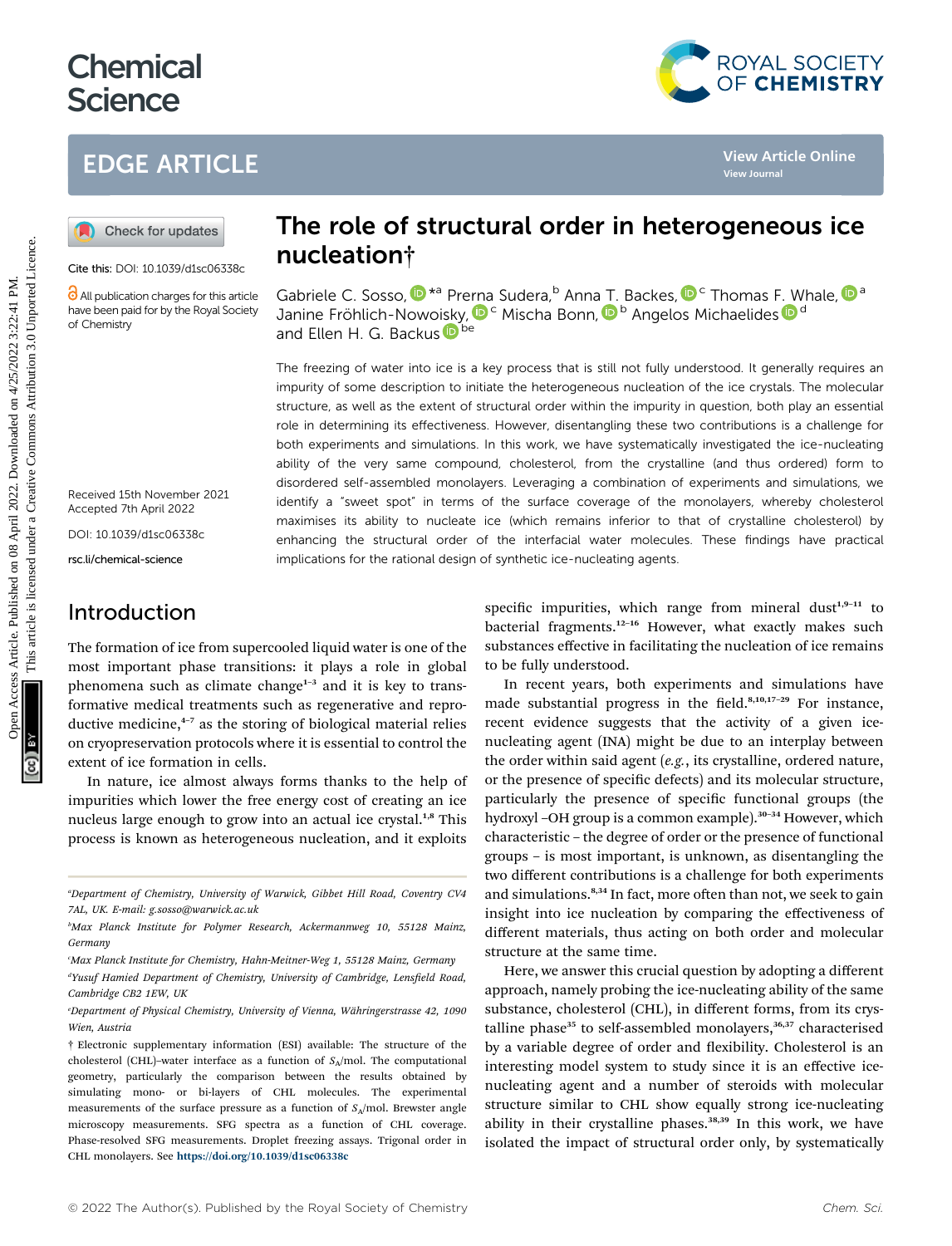investigating the ice-nucleating ability of the very same compound, cholesterol, from the crystalline (and thus ordered) form to disordered self-assembled monolayers, thus focusing in detail on the impact of structural order on heterogeneous ice nucleation without having to compare the ice-nucleating efficiency of different materials.

By bringing together state-of-the-art experimental techniques and atomistic computer simulations, we find that CHL monolayers display a weaker ice-nucleating activity compared to CHL crystals. A systematic investigation of CHL monolayers characterised by different coverages (and thus different degrees of structural order as well as flexibility) reveals that the degree of order of the CHL molecules within the monolayers has a direct impact on the population of pre-critical ice nuclei forming at the CHL–water interfaces. In particular, there exists a specific interval of CHL coverages that maximises the ability of this steroid to order interfacial water molecules in such a way as to facilitate ice nucleation.

This systematic investigation of the impact of order and disorder on the ice-nucleating ability of a biologically relevant compound allows us to unravel the microscopic motivations underpinning its activity and offer valuable practical guidelines toward the rational design of the next generation of INAs. In particular, our results imply that more emphasis should be placed on the supra-molecular aspects of biological INAs as opposed to their molecular structure.

### Methods

#### Droplet freezing assays

Freezing experiments of the CHL monolayer were performed using the high-throughput twin-plate ice nucleation assay (TINA).<sup>40</sup> Droplets of pure water (30  $\mu$ L volume) were pipetted into sterile 384-well plates (Eppendorf, Hamburg, Germany) by a liquid handling station (epMotion ep5073, Eppendorf). Pure water was prepared as described in ref. 40. To obtain monolayers of CHL on top of the pure water droplets,  $1 \mu$ L aliquots of CHL in chloroform at different concentrations were pipetted on top of the pure water droplets using a liquid handling station. The concentration of the chloroform solutions ranged from 0.046 mM to 4.69 mM, corresponding to a surface area ranging from 400  $\rm \AA^2$  mol $^{-1}$  to 4  $\rm \AA^2$  mol $^{-1}$ , respectively, assuming that all cholesterol remains at the water surface and does not diffuse into the bulk. Of each concentration, 96 droplets were measured, and experiments were performed from  $0^{\circ}$ C to  $-30$  °C at a cooling rate of 1 °C min<sup>-1</sup>. The temperature uncertainty was  $\pm 0.2$  °C.<sup>40</sup> As controls, 30 µL droplets of pure water, and 30  $\mu$ L droplets of pure water with 1  $\mu$ L droplets of pure chloroform were measured. From the fraction of total droplets frozen, we have computed the cumulative number of nucleation sites per cholesterol molecule, referred to as  $n_{\text{mol}}$ , which allows us to compare the ice-nucleating ability of the different CHL monolayers with that of CHL crystals. The details of the  $n_{\text{mol}}$  analysis can be found in the ESI.<sup>†</sup> The higher the value of  $n_{\text{mol}}$ , the stronger the ice nucleation activity of the sample (per molecule). Confidence intervals were calculated using Monte Carlo simulations according to ref. 41, based on

the assumption that the number of freezing events in a temperature interval is expected to follow a Poisson distribution. For each experiment, the data was divided into temperature intervals of 0.5 K width. The observed number of events in each temperature interval was taken as the expectation value for the number of events, and 1000 Poisson distributed random numbers were generated for each temperature interval. This effectively gives 1000 independent possible experimental outcomes, which were used to calculate possible  $n_{\text{mol}}$  values. The confidence intervals are the 10th to 90th percentile range of the simulated values. Due to the relatively high number of droplets used in these experiments the confidence interval is relatively narrow. Chemical Science<br>
investigating the terrestation gradient published on the original component is emperature is terrested to forecal on 5 April 2022.<br>
Component, choose are the considered in the component is emperature is

#### Molecular dynamics simulations

Cholesterol and water molecules were both modelled at the atomistic level *via* the CHARMM36 force field<sup>42,43</sup> and the TIP4P/ Ice<sup>44</sup> model, respectively. This specific combination has been validated on multiple occasions within the recent literature: not only has it been demonstrated to provide an accurate description of supercooled water and ice at the interface with biological material,<sup>45-47</sup> but we have also explicitly verified its reliability for water and ice in contact with cholesterol.<sup>33</sup>

The GROMACS package (version  $5.1.4$ )<sup>42,48</sup> has been used to perform molecular dynamics (MD) simulations within a variety of ensembles, including the N $\gamma T$  ensemble (with constant surface tension  $\gamma$ <sup>49</sup> so as to take into account different CHL<br>coverage (i.e. different values of surface area per molecule, S. coverages (*i.e.*, different values of surface area per molecule,  $S_A/$ mol). A leap-frog algorithm<sup>50</sup> has been used to integrate Newton's equations of motion with a time step of 2 fs. A twin



Fig. 1 Cholesterol crystals are much more active ice-nucleating agents than cholesterol monolayers. Cumulative number of nucleation sites ( $n_{\text{mol}}$ ) as a function of temperature, measured via droplet fraction frozen experiments for CHL monohydrate crystals (crystal, from ref. 33) as well as for self-assembled CHL monolayers characterised by different values of surface area per molecule,  $S_A$ /mol. The volume of the water droplets in contact with CHL crystals and monolayers is  $1 \mu$ L and 30  $\mu$ L, respectively. The uncertainty, in terms of temperature, associated with the data for CHL crystals and monolayers is  $\pm 0.4$  and 0.2 K, respectively.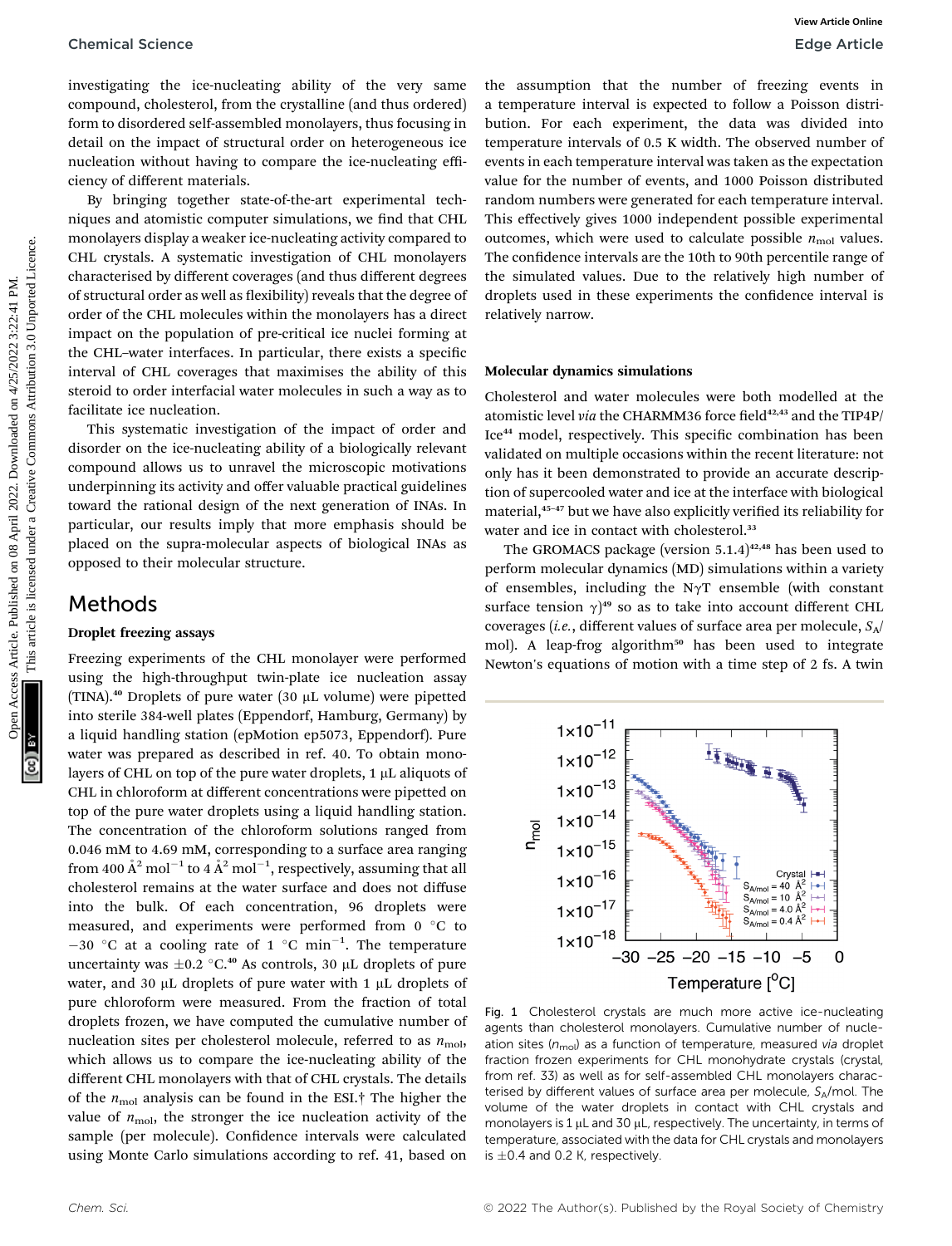

Fig. 2 The structure of cholesterol monolayers dramatically changes as a function of surface pressure. (a) A representative snapshot of a molecular dynamics simulation used to model self-assembled cholesterol monolayers in contact with water: the hydrophilic heads of the cholesterol molecules within two monolayers point toward the water phase. (b) Atomistic model of a cholesterol molecule: the vector connecting the C<sub>25</sub> to the C<sub>3</sub> carbon atoms forms an angle  $\theta$ <sub>z</sub> with the z-axis of the simulation box; carbon, hydrogen, and oxygen atoms are depicted in light blue, white, and red, respectively. (c) Surface pressure (from molecular dynamics simulations, "MD" [blue]) and experimentally measured surface tension ("Exp" [yellow]) as a function of surface area per molecule SA/mol; the region of the plot shaded in light blue highlights the sharp rise in the surface pressure/tension below a critical value of  $S_A/mol$ , beyond which the monolayer collapses. (d) The  $\theta_z$ angle defined in panel (b) (from molecular dynamics simulations [blue]) and the experimentally measured square root of the (integrated)

cutoff of 12  $\AA$  has been used for both electrostatic and van der Waals interactions, where, for the latter, forces have been smoothly switched to zero between 10 and 12 Å. The Bussi-Donadio-Parrinello thermostat<sup>51</sup> has been used to sample the canonical ensemble, in conjunction with the Berendsen barostat (in a semi-isotropic fashion given the slab geometry) $52$  if performing simulations in the NPT or N $\gamma$ T ensemble. The coupling constants for the thermostat and barostat are 0.5/1.0 (CHL/water) and 4.0 ps, respectively. The LINCS<sup>53</sup> and SETTLE<sup>54</sup> algorithms have been used to constrain the CHL bonds involving hydrogen atoms and to enforce the geometry of water molecules, respectively.

To simulate self-assembled CHL monolayers at the interface with water, we have used the setup depicted in Fig. 2a: the symmetry of the system along its z-axis (parallel to the long edge of the simulation box which has been extended according to the guidelines of ref. 55) is such that it eliminates spurious electrostatic effects due to the intrinsic dipole moment of CHL molecules. 2D periodic boundaries conditions have been employed to deal with this slab-like computational setup, in conjunction with the Bostick and Berkowitz Ewald summation scheme.<sup>55</sup>

The  $(xy)$  in-plane dimensions of the simulation box along the compression protocol ranged from 67 ( $S_A$ /mol  $\sim$  70 Å<sup>2</sup>) to 44 Å  $(S_A/mol \sim 30 \text{ Å}^2)$ . The z-dimension of the simulation box was set to 200 Å, roughly three times the extent of the CHL/water system along the z direction, thus allowing for a substantial vacuum region as suggested by the protocol detailed in ref. 55. The water layer consisted of 4752 water molecules, which resulted in a minimum thickness (at  $S_A/\text{mol} \sim 70 \text{ Å}^2$ ) of roughly 40 Å. We note that even at the lowest value of  $S_A$ /mol we have simulated, the in-plane dimensions of the simulation box are significantly larger than (twice) the extent of the pre-critical ice nuclei we have observed,<sup>56</sup> which can exceptionally span up to 16  $\AA$  in any given direction.

We have also considered a setup involving a single layer of CHL molecules, a situation that might be problematic because of spurious effects related to nonphysical electric fields within the simulation box.<sup>57</sup>–<sup>60</sup> However, as discussed in detail in the ESI,† the results are perfectly consistent with the setup featuring two layers of CHL molecules in contact with the upper and lower part of the water slab – the thickness of which is enough to guarantee bulk-like structural properties of water within the middle of it.

Different coverages of CHL self-assembled monolayers were achieved as follows: 64 CHL molecules were randomly positioned at a distance of  $3 \text{ Å}$  from a water slab equilibrated within the NPT ensemble at ambient temperature and pressure. The minimum distance between the CHL molecules in the xy-plane was 5 Å. A series of N $\gamma$ T simulations enforcing different values

intensity of the sum-frequency generation spectroscopy signal corresponding to the C–H stretch region [yellow] (see the ESI† for further details); the same shaded region defined in panel (c) highlights the abrupt ordering of the cholesterol molecules within the monolayer in a specific interval of  $S_A$ /mol.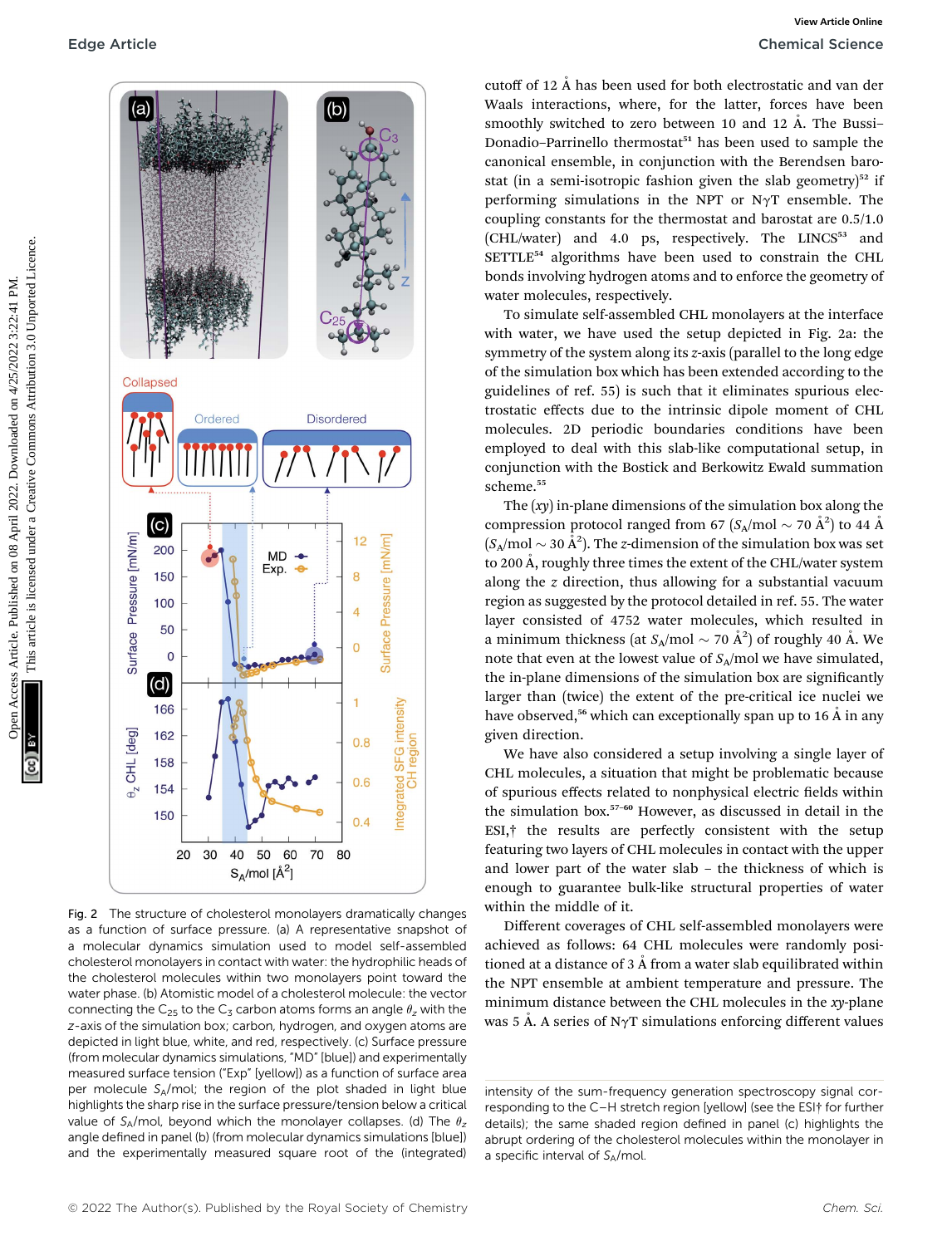of  $\gamma$  were then performed to gradually increase the  $S_A/mol$  – we are thus computing surface pressure vs. area isotherms via a compression protocol. Each of these simulations lasted a minimum of 50 ns, which we have verified is sufficiently long to converge the structural properties of the system at room temperature. We note that when performing  $N\gamma T$  simulations with GROMACS, the z-component of the pressure and the surface tension are coupled *via* a pressure bath that can only be implemented via a Berendsen barostat.

A quantity of special interest when dealing with selfassembled monolayers at aqueous interfaces is the surface pressure, which in this case can be obtained as:

$$
\pi = \gamma_{\text{water-vacuum}} - 2\gamma_{\text{water-CHL-vacuum}}, \tag{1}
$$

where  $\gamma_{\text{water-vacuum}}$  is the surface tension of pure water and  $\gamma_{\text{water-CHL-vacuum}}$  is the surface tension of the CHL-coated water– vacuum interface. The factor two is needed to take into account the fact that we have two water–CHL–vacuum interfaces within our simulation setup.  $\gamma_{\text{water-vacuum}}$  has been calculated for the TIP4P/Ice water model at ambient pressure and temperature in ref. 61 ( $\gamma_{\text{water-vacuum}} = 80.1 \text{ mN m}^{-1}$ ), while  $\gamma_{\text{water-CHL-vacuum}}$  can be written as:

$$
\gamma_{\text{water-CHL-vacuum}} = L_z \bigg[ P_{zz} - \bigg( \frac{P_{xx} + P_{yy}}{2} \bigg) \bigg], \tag{2}
$$

where  $L_z$  and  $P_{\alpha\alpha}$  correspond to the length of the simulation box along the z-axis and the diagonal component of the pressure tensor along the  $\alpha$  coordinate.

NVT simulations were performed at selected values of  $S_A$ /mol in order to eliminate the effect of pressure fluctuations: after 50 ns of equilibration, each configuration has been quenched from 300 to 230 K in 50 ns following a linear quenching protocol. These configurations have finally been used as the starting point for the long ( $\approx$  1.4  $\mu$ s) production runs used to obtain the results reported in this work to study the formation of ice nuclei. We note that we validated this quenching protocol in ref. 33, where we also pinpointed 230 K as the ideal supercooling (S  $T_{\rm M} - T = 40$  K) to investigate icy water for the TIP4P/Ice water model (the melting temperature  $T_{\rm m}$  of TIP4P/Ice is 270  $\pm$  3 K).<sup>62</sup>

Molecules belonging to ice nuclei have been identified thanks to a clustering algorithm based on the local order parameter introduced by Wang et al.,<sup>63</sup> which in turn leverages the so-called Steinhardt order parameters.<sup>64</sup> We have recently reviewed the full procedure, based on the open-source PLUMED software<sup>65</sup> in ref. 66: a specific example including the relevant input files can be found in a dedicated entry of the so-called PLUMED "NEST". 67

#### Sum frequency generation spectroscopy

SFG setup. The SFG experiments were performed using a Ti– sapphire regenerative amplifier setup (Spitfire Pro, Spectra-Physics) generating 800 nm pulses with a repetition rate of 1 kHz and a duration of  $\sim$ 40 fs. Part of the output was used to generate broadband infrared pulses in an optical parametric amplifier (TOPAS-C, Light Conversion) with subsequent difference frequency generation. The IR pulse energy at the sample

was approximately  $3 \mu$ J. The other part of the laser output was spectrally narrowed to 15  $cm^{-1}$  using a Fabry–Perot etalon. The resulting 800 nm beam had a pulse energy of 20  $\mu$ J. All sample spectra were collected in SSP (SFG-visible-IR) polarization with incident angles of  $34^\circ$  and  $36^\circ$  for the visible and IR beam, respectively. To reduce heating effects from the laser, the trough containing the CHL monolayer on water was continuously rotated (see ref. 68). To prevent oxidation during the experiment, the sample area was purged with nitrogen. The sample SFG spectra were divided by an SFG spectrum from z-quartz to account for the IR laser pulse spectral content. All spectra were acquired for 10 minutes.

Sample preparation. For the SFG experiments, CHL (Sigma Aldrich) was dissolved in chloroform to a concentration of 0.64 mM; all solutions were prepared in a glove box to avoid sample oxidation. To form a monolayer on water, a well-defined number of drops were deposited onto the water surface to get a specific surface coverage (calculated using the trough surface area and the number of molecules in a drop, assuming cholesterol does not diffuse into bulk water), using a microliter syringe (from Hamilton) with a droplet size of  $0.5 \mu L$ . The surface pressure was monitored throughout the experiment using a Kibron surface tensiometer. The CHL layer was monitored via Brewster angle microscopy as well (further details can be found in the ESI†). Chemical Science<br>
one-was removed to gradually increase the  $S_n^{\text{initial}}$  constraints on operating merecological and the increase are the computed in the computed under the common article. The state of the state of the state

### Results

#### Comparing the ice-nucleating ability of crystals and monolayers

Droplet freezing assays provide a quantitative indication of the ice-nucleating ability of different substances. We have employed a site-specific, or singular interpretation of our ice nucleation data to facilitate background subtraction and comparison between measurements on crystalline cholesterol and the cholesterol monolayers. Details of this analysis are provided in the ESI.† In Fig. 1, we report the cumulative number of ice nucleation sites  $(n_{\text{mol}})$ , see the Methods section) for CHL crystals<sup>33</sup> and for self-assembled CHL monolayers characterised by different values of  $S_A$ /mol. It is evident that the same compound shows a much stronger ice-nucleating ability in its crystalline phase, while in the form of a self-assembled monolayer, its potency is greatly reduced.

In addition, the ice-nucleating activity of CHL crystals shows a two-step trend (see Fig. 1) which is far less pronounced in the case of CHL monolayers. We note that the cumulative number of ice-nucleating sites reported for both biological icenucleating agents such as Snowmax<sup>69</sup> and inorganic icenucleating agents such as the mineral feldspar<sup>70</sup> often span a similar range of temperature compared to crystalline CHL, with a sharp increase at the onset of nucleation followed by a plateauing at stronger supercooling. This two-step trend is likely caused by different nucleation sites on the surface of CHL crystals, specifically on the (001) hydroxylated surface and potentially active at different degrees of supercooling (as discussed in detail in ref. 33). In the case of CHL monolayers, however, within a certain range of  $S_A$ /mol (as discussed in the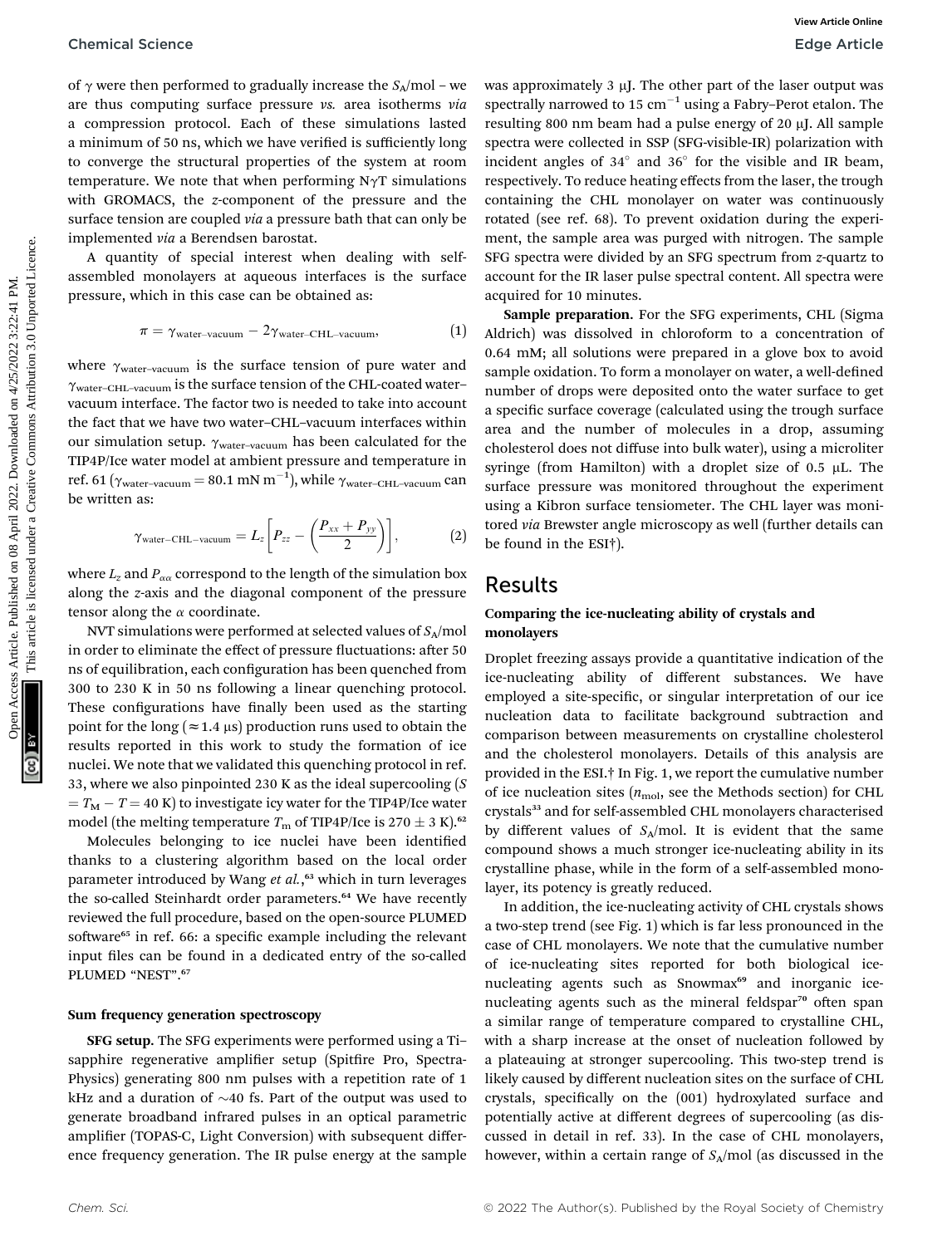next section) the CHL–water interface can be considered as largely homogeneous – *i.e.*, there are no defects to be found, as opposed to most crystalline surfaces. Identifying the exact morphology of ice-nucleating sites on crystalline substrates is beyond the capabilities of existing instrumentation (see e.g. ref. 34). However, based on our previous results<sup>33</sup> and the topology of the crystalline surface, $71$  we argue that the different nucleation sites on cholesterol crystals are probably due to steps or similar surface defects. As such, these results suggest that, for certain surface coverages at least, self-assembled monolayers offer a single, well-defined substrate for ice to nucleate upon – in stark contrast with the diverse variety of nucleation sites typically observed in the case of crystalline INAs.<sup>10,72,73</sup>

It is also clear that the ice-nucleating activity of CHL monolayers depends on their coverage, which in turn is inversely proportional to their  $S_A$ /mol. As illustrated in Fig. 1, at very high coverages (*e.g*., 0.4  $\rm \AA^2$  mol $^{-1})$  the ice-nucleating ability of CHL monolayers is basically negligible: this regime corresponds to a situation where CHL monolayers "collapse"<sup>74</sup> (as confirmed by the MD simulations reported in the next section, see Fig. 2). In contrast, at the lower coverage of  $S_A/mol = 4 \text{ Å}^2$  $\mathrm{mol}^{-1},$  the activity of CHL monolayers is increased, and indeed we observe similar ice-nucleating activity for  $S_A/mol = 10$  and 40  $\AA^2$  mol $^{-1}$ . However, for values of  $S_A/\text{mol}$  greater than 10  $\AA^2$  $\mathrm{mol}^{-1},$  the ice-nucleating activity of CHL monolayers could not be distinguished from that of the background, despite the fact that their ice nucleating activity in terms of  $n_{\text{mol}}$  is stronger than what we observe for  $S_A/\text{mol} = 4 \text{ Å}^2 \text{ mol}^{-1}$ . This apparent contradiction is clarified in the ESI (Fig.  $S7\dagger$ ). It is important to note that entirely eliminating the effect of the background (in this case, chloroform, see the Methods section) is extremely challenging with droplet freezing assays,<sup>75,76</sup> particularly when dealing with compounds displaying relatively weak icenucleating activity such as that of CHL monolayers.

Thus, in order to probe whether there exists a "sweet spot" in terms of the ice-nucleating activity of CHL monolayers, within the range of  $S_A$ /mol that are basically inaccessible by means of droplet freezing experiments (*i.e.*  $S_A$ /mol greater or equal than 10  $\AA^2$  mol<sup>-1</sup>), we have brought together MD simulations and SFG experiments. As discussed in the next sections, such a sweet spot does exist, and it originates from the changes in the microscopic structure of the monolayers at different coverages.

#### The structural order of cholesterol monolayers depends strongly on coverage

Having established that the ice-nucleating ability of CHL monolayers is not only inferior to that of CHL crystals, but also depends on  $S_A$ /mol, we focus on the degree of order within the CHL monolayers as a function of surface pressure. To this end, we employ both MD simulations and sum-frequency generation (SFG) spectroscopy.

We start by investigating the surface pressure of the CHL monolayers–water system as a function of  $S_A$ /mol. The computational setup is depicted in Fig. 2a and involves two CHL monolayers in contact with a slab of water (see the Methods section). The MD result is compared in Fig. 2c with the surface

pressure we have measured experimentally, according to the protocol described in the ESI.† While the relatively small size of our simulation boxes, especially in the low- $S_A$ /mol regime, leads to a substantial overestimation of the absolute values of the surface pressure, the qualitative features of the isotherm are in excellent agreement with the experimental data (which in turn are consistent with previous results, see, e.g., ref. 74). In particular, both experiments and simulations pinpoint  $\sim 40 \text{ Å}^2 \text{ mol}^{-1}$ as a critical value of  $S_A$ /mol below which the surface pressure increases sharply: this particular value of  $S_A$ /mol (also known as the "lift off area") has been reported in several previous experimental works<sup>36,37,77,78</sup> and is due to the monolayer becoming increasingly compact until it collapses. In particular, Rapaport *et al.*<sup>74</sup> have observed, at 36  $\AA$ <sup>2</sup> mol<sup>-1</sup>, the formation of a film composed of a trilayer, with a rough upper surface, a smooth, highly crystalline bilayer in the middle, and a more disordered monolayer in contact with the water phase. However, the finite number of CHL molecules in MD simulations only form a disordered monolayer (see Fig. S8 in the ESI†), which could explain the mismatch in the absolute values of the simulated surface pressure when compared with the experimental results (albeit previous measurements reported values of surface pressure in the 0–50 mN  $m^{-1}$  range even upon the collapse). Edge Article Comparison (i.e. The comparison of the comparison of the comparison of the comparison of the comparison of the comparison of the comparison of the common size of the common size of the common size of the comm

Importantly, the range of  $S_A$ /mol reported in Fig. 2c and d corresponds to coverages that yield very similar ice-nucleating activity, if measured via the droplet freezing assay discussed in the previous section. We also note that for high values of  $S_A$ /mol (i.e., lower surface coverage), both experiments and simulations identify negative values of surface pressure. This could be interpreted, in principle, as an indication of metastability  $(i.e.,$ CHL molecules are to some extent repelled by the interface) that has been previously reported in the case of low coverages of lipids, polymers and proteins<sup>79-81</sup> – but never in the case of CHL.36,37,77,78 However, as in some conditions, we have observed the same effect experimentally even in the absence of CHL (as discussed in the ESI†), we conclude that the negative pressure might also be interpreted as an effect of finite size effects and surface tension mismatch in the simulations – and evaporation in the experimental case.

In order to identify potential structural changes within the CHL monolayers, it is useful to define a molecular axis for CHL molecules. As illustrated in Fig. 2b, this is defined as the vector connecting the  $C_{25}$  and  $C_3$  carbon atoms. This choice is not unique, but we have verified that different definitions of molecular axis do not significantly impact our results. Then, we define  $\theta_z$  as the angle between the C<sub>25</sub>–C<sub>3</sub> CHL molecular axis and the zaxis of the simulation box  $(i.e.,$  perpendicular to the CHL/water interfaces illustrated in Fig. 2a). As illustrated in Fig. 2d, the  $S_A$ /mol region corresponding to rather compact monolayers  $(S_A)$  $mol = 35-45 \text{ Å}^2$ , see the shaded area in Fig. 2c and d) has a much higher degree of structural order compared to high values of  $S_A/$ mol. This is demonstrated by the high average value of the  $\theta_z$ angle, which indicates that in this "optimal" interval of  $S_A/mol$ , the molecular axes of CHL molecules are on average perpendicular to the CHL–water interface. Interestingly, we note that the surface of interest for CHL crystals in the context of ice nucleation (which we have identified in ref. 33) is characterised by  $S_A$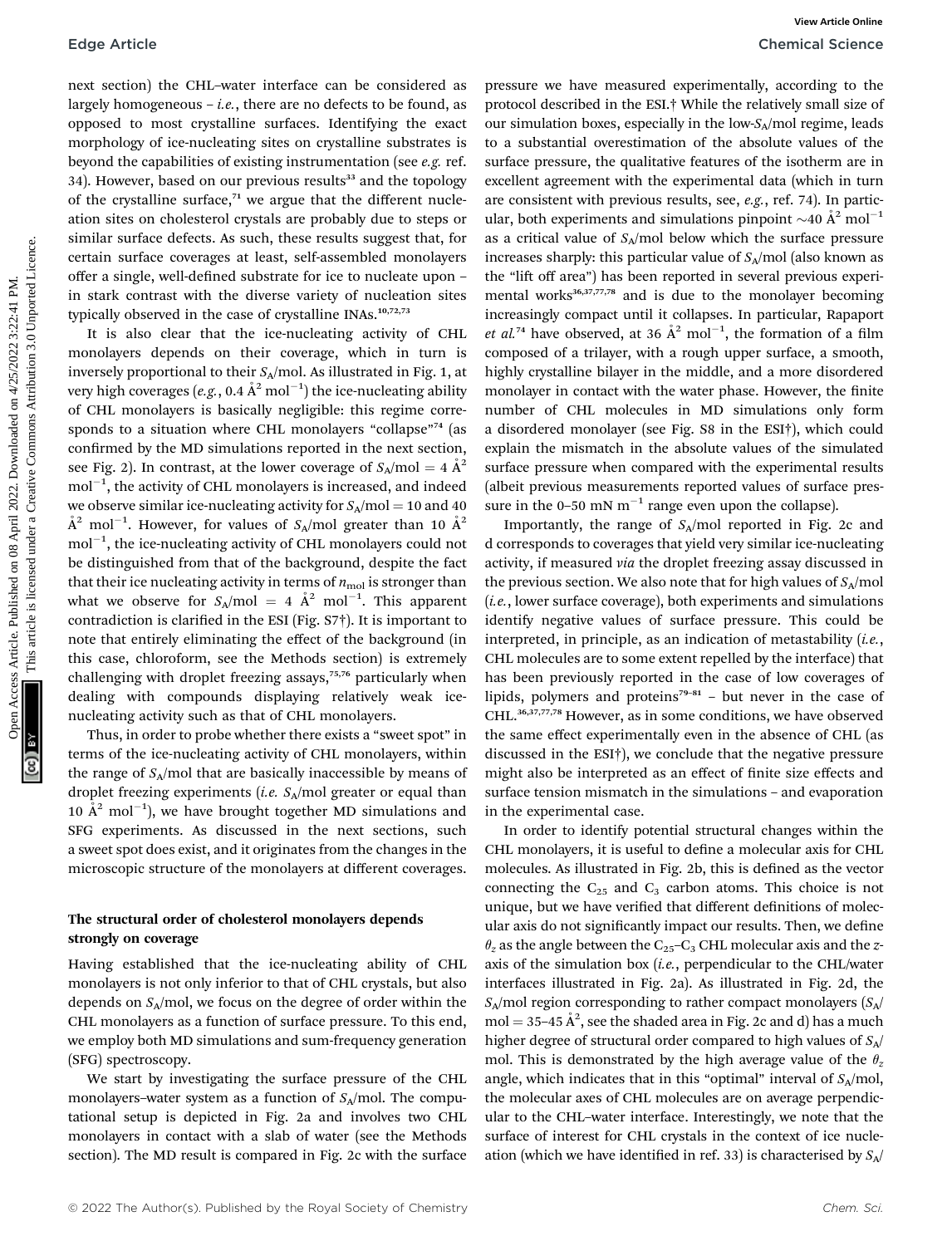$mol = 38.44 \text{ Å}^2 \text{ mol}^{-1}$ , thus suggesting that indeed the  $S_A/mol =$ 35–45  $A^2$  range might correspond to the most efficient packing density for CHL molecules. In fact, in this interval of  $S_A$ /mol, it has been reported<sup>74,82</sup> that CHL molecules are arranged in a monolayer characterised by trigonal symmetry. This monolayer is either very compact (as we approach the lift-off area) or characterised by relatively ordered domains that fail to cover the entire CHL–water interface. Our simulations are consistent with these features, as illustrated in Fig. S8 of the ESI,† where we discuss the morphology of the simulated CHL monolayers as a function of  $S_A$ /mol in greater detail.

We note that, despite the fact that the surface density of the CHL monolayers at the "sweet spot" and that of CHL crystals is very similar, CHL monolayers are still not quite as ordered as a crystalline surface. As reported in Fig. S8 in the ESI,† the extent of trigonal order within the monolayers, even at the "sweet spot", is limited to short/medium range. In addition, the monolayers are not as flat as a pristine CHL surface, and CHL molecules in monolayers can and will diffuse in-plane – as opposed to the crystal where their in-plane position is constrained by the crystalline structure. We note that the lack of long-range order, as well as the in-plane mobility of CHL molecules within the monolayers, give rise to an entirely different morphology from that of the crystal, for which surface defects, such as kinks, are likely responsible for the variety of nucleation sites, as can be inferred from the results reported in Fig. 1 for CHL crystals. Thus, the ice nucleating activity of CHL monolayers is, even at the "sweet spot", far inferior to that observed for CHL crystals.

Our MD results are further supported by SFG spectroscopy measurements. The SFG spectra in the CH/OH stretch vibrational region, corresponding to different CHL coverages, can be found in the ESI† and show the most intense bands around 2850–2870  $\text{cm}^{-1}$  and around 2950  $\text{cm}^{-1}$ . In line with ref. 83, these bands are most likely dominated by symmetric and asymmetric stretch vibration of the  $-CH<sub>3</sub>$  groups in the tail at the  $C_{25}$  side of the molecule (see Fig. 2b). As in SSP polarization the projection of the dipoles on the z-axis are measured, both the asymmetric and symmetric  $-CH<sub>3</sub>$  stretch mode will increase upon collective alignment.<sup>84</sup> In Fig. 2d, the SFG signal integrated within the spectral region corresponding to the –CH orientation has been plotted. The increase of the integrated intensity, in line with the MD results, also suggests collective alignment of the CHL molecules within the monolayer. Further details about the structure of the CHL monolayers and the structure of the CHL–water interfaces (including density profiles and electric field distributions) can be found in the ESI,† together with SFG spectra corresponding to different CHL coverages. At this stage, the key question is whether the structure of the CHL monolayers, particularly the degree of order, has a direct impact on the nucleation of ice – a possibility we will investigate in the next section.

#### Microscopic insight into the formation of ice nuclei

We have seen in the previous section that the degree of order within CHL monolayers changes dramatically according to their

surface area per molecule. Crucially, our MD simulations reveal that these structural changes in the CHL monolayers translate into different propensities for (pre-critical) ice nuclei to form at the CHL–water interface, as illustrated in Fig. 3. In particular, we report in Fig. 3a the probability density  $P(COM<sub>z</sub>)$  of the zcoordinate of the centre of mass of the largest ice nucleus found in each configuration generated employing long  $(0.5 \mu s)$  MD simulations. The positions of the peaks corresponding to the increase in the nuclei population at the CHL–water interface have been aligned to zero. The distributions have also been normalised so that the baseline corresponding to the population of nuclei within the bulk of the water slab is equal to one. It is evident that, in the case of CHL crystals, there is a very strong tendency for the ice nuclei to form at the CHL–water interface (light blue shaded region in Fig. 3a) compared to the rest of the water slab. In fact, the  $P(COM_z - Max)$  in the interfacial region is about ten times higher than everywhere else. The situation is different for CHL monolayers, where this tendency for the nuclei to favour the CHL–water interfacial region strongly depends on the  $S_A$ /mol. For very low values of  $S_A$ /mol  $(30 \text{ Å}^2 \text{ in Fig. 3a})$  corresponding to very disordered monolayers beyond the collapse threshold, there is no apparent preference for the ice nuclei to form at the CHL–water interface. However, in the highly-ordered region  $(S_A/mol = 40 \text{ Å}^2 \text{ in Fig. 3a})$ , there is a significant propensity for the ice nuclei to form at the CHLwater interface, albeit to a much lesser extent than on the CHL crystal. Interestingly, as we move toward larger values of  $S_A$ /mol  $(60 \text{ Å}^2 \text{ in Fig. 3a})$  corresponding to rather sparse and disordered monolayers, the difference in terms of  $P(COM_z - Max)$  between the interfacial region and the bulk of the water slabs decreases once more. Chemical Science<br>
One Action and 2022. The published on the published on the published on the published on the published on the published on the published on the CHL commonline in the CHL commonline in the CHL commonline

These results indicate that in this case, the analysis of the population of pre-critical nuclei<sup>85</sup> is predictive of the icenucleating ability of the different systems under consideration. In fact, according to our experimental data (see Fig. 1), CHL crystals are more active as ice-nucleating agents than CHL monolayers, and this difference is clearly consistent with the data reported in Fig. 3a. While frozen droplet assays cannot assess the relative potency of the different CHL monolayers, due to their limited potency, our MD simulations allow us to pinpoint a specific range of  $S_A$ /mol where CHL monolayers are most active. This "sweet spot" is at  $S_A/\text{mol} = \sim 40 \text{ Å}^2$ , which lies in between the low-coverage (high  $S_A/mol$ ) and collapsed (low  $S_A$ /mol) regions, thus highlighting the correlation between the degree of order within the monolayers and their ice-nucleating activity.

Interestingly, when we examine the nature of the pre-critical nuclei at the level of supercooling considered in our MD simulations, there is a coexistence of cubic and hexagonal ice nuclei (a potential indication of the formation of stacking disordered ice<sup>86-88</sup>). As depicted in Fig. 3b and c, doublediamond cages (DDCs) and hexagonal cages (HCs), the building blocks of cubic and hexagonal ice respectively (see, e.g., ref. 89 for further details) can both form at the CHL–water interface, aided by the formation of hydrogen bonds between water and the hydrophilic heads of CHL molecules. In particular, the –OH groups of CHL (purple spheres in Fig. 3b and c)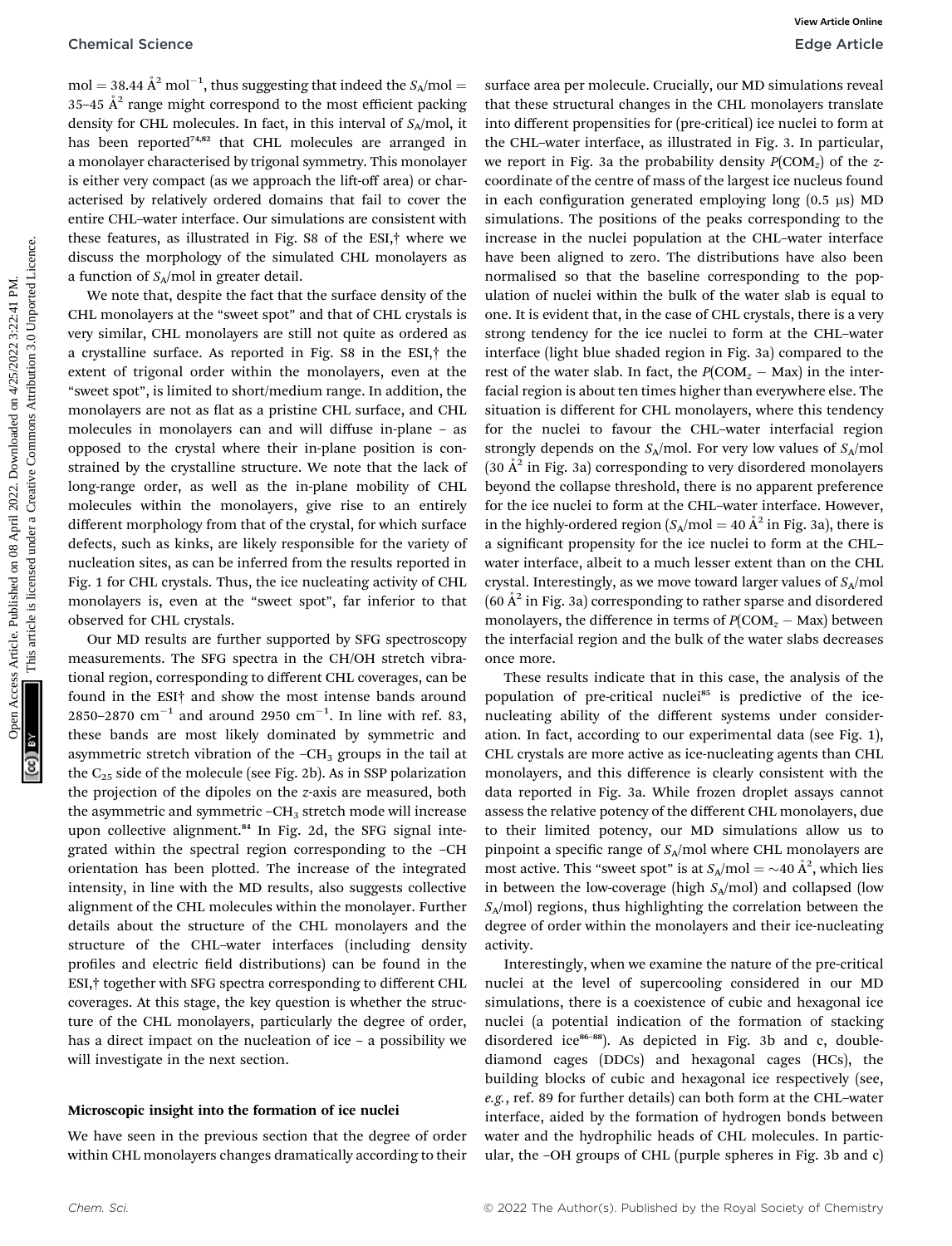

Fig. 3 The population of pre-critical ice nuclei changes according to the structure of the cholesterol surface. (a) Probability density  $P(COM<sub>z</sub>)$  of the z-coordinate of the centre of mass of the largest nucleus found in each CHL–water configuration generated by means of long (0.5 µs) MD simulations. The positions of the peaks of these distributions, corresponding to the increase in the nuclei population at the CHL–water interface, have been aligned to zero. The distributions have also been normalised so that the baseline corresponding to the population of nuclei within the bulk of the water slab is equal to one. We report results for water on a CHL crystal (crystal, see ref. 33 for further details) and on three CHL monolayers characterised by S<sub>A</sub>/mol = 30, 40 and 60 Å<sup>2</sup>. The light green shaded region qualitatively highlights the width of the CHL–water interface. (b) and (c) Representative snapshots of pre-critical ice nuclei at the CHL-water interface (taken from an MD simulation of the SA/mol = 40  $A<sup>2</sup>$  system): double-diamond and hexagonal cages (see text) are highlighted in blue and red, respectively. Oxygen atoms belonging to ice nuclei and their interatomic bonds are depicted in green and orange, respectively. The oxygen belonging to the CHL–OH groups hydrogenbonded with the ice nuclei are highlighted in purple.

are amphiphilic, as they can act as both hydrogen bond acceptors and donors. As such, the ice nuclei form in direct contact with the CHL, as opposed to what has been reported for, e.g., some ice-nucleating proteins where a layer of "structured" water acts as a template for the ice nuclei to grow upon.<sup>16,90</sup> In fact, the presence of the –OH amphiphilic functional groups seems to facilitate ice nucleation in a similar fashion to what we have previously reported for CHL crystals,<sup>33</sup> where we have also observed the emergence of both cubic and hexagonal ice. In the case of CHL crystals, the symmetry of the –OH network within the amphiphilic heads of the cholesterol molecules is such that the ice nuclei can form a rather ordered ice–CHL interface, where on average one in two water molecules forms a hydrogen bond with the -OH groups of cholesterol.<sup>33</sup> However, for CHL monolayers, even at the sweet spot the limited extent of symmetry as well as the inherent surface roughness of the system lead to the rather disordered ice–CHL interface depicted in Fig. 3b and c, where – whilst water molecules still form hydrogen bond with the –OH groups of cholesterol – it can be seen that fully-fledged DDCs and HCs form above the interfacial CHL–water layer.

#### The structuring of water as seen by experiments and simulations

We have seen in the previous section that within the interval of surface area per molecule where cholesterol molecules are most ordered, the CHL monolayers have a strong ice-nucleating ability of CHL monolayers – albeit still inferior to that of CHL crystals (see Fig. 1). The microscopic mechanism underpinning this activity lies in the structuring of water molecules at the

CHL–water interface, as summarised in Fig. 4. From our MD simulations, we can compute for different values of  $S_A$ /mol the average value of the angle formed by the –OH fragments of either water or cholesterol molecules and the z-axis of our simulation box (Fig. 4b). Defining the extent of the CHL-water interface, and thus choosing which water molecules can be labelled as "interfacial water", entails a certain degree of uncertainty (see,  $e.g.,$  ref. 91). Here, we have verified that defining the interfacial region boundary anywhere between 5 and 10  $\AA$  (the second peak of the density profile of water on CHL crystals sits  $\sim$ 7 Å away from the substrate) provides consistent results. In order to compare our analysis with our previous work on CHL crystals,<sup>33</sup> the results reported here have thus been obtained by identifying any water molecule within  $7 \text{ Å}$  of any oxygen atom belonging to CHL molecules as interfacial water.

The  $\theta$ <sub>z</sub> values obtained *via* our MD simulations are compared with the experimentally measured integrated SFG signal in the O–H stretch region (possibly originating from CHL and water) in Fig. 4a. The experimental SFG spectra, including phaseresolved SFG spectra, can be found in the ESI.† As the SFG spectra are measured in SSP polarization, the projection of the water dipole on the z-axis is measured. The integrated SFG intensity can thus directly be compared to the  $\theta_z$  values of the MD simulation. Interestingly, our MD simulations allow us to disentangle the contributions of –OH fragments belonging to either water or CHL molecules. While  $\theta_z(\mu_{\text{OH}}^{\text{CHL}})$  displays only a marginal variation as a function of  $S_A/mol$ ,  $\theta_z(\mu_{H,Q})$  shows a sharp increase in the CHL-ordered region. This trend is in excellent agreement with the experimental data and demonstrates that the increase in the SFG signal is indeed due to the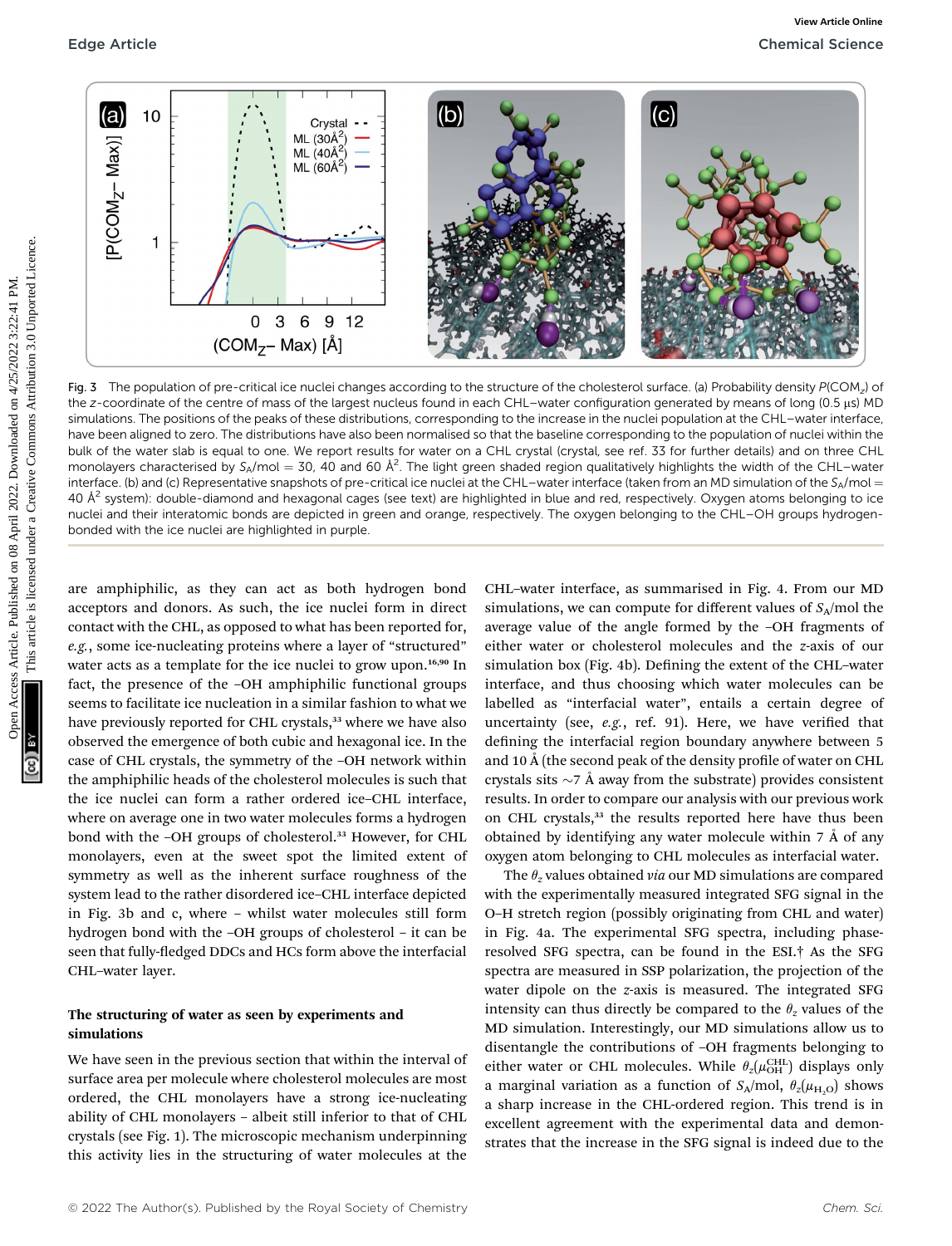

Fig. 4 The structuring of interfacial water underpins the ice-nucleating abilities of cholesterol monolayers. (a) Comparison of the average orientation of the dipole moments (see panel (b)) of CHL ( $\theta_{z,CHL}$ ) and water molecules as obtained via MD simulations with the square root of the integrated intensity of the experimental SFG signal in the –OH spectral region. (b) Schematics of the dipole moments of CHL and water defined with respect to the z-axis of the MD simulation box. (c) Probability density of the dipole moment for interfacial water molecules ( $Pl_{2}(\mu_{H<sub>10</sub>})$ ], see text for the definition) at low and high coverage (S<sub>A</sub>/mol = 70 and 30 Å<sup>2</sup>, respectively), compared with the result obtained for a value of S<sub>A</sub>/mol (40  $\AA^2$ ) corresponding to the highly ordered region of CHL highlighted in Fig. 2; representative orientations of the water molecules are included as insets.

ordering of interfacial water as the CHL monolayers become more ordered.

Our simulations also offer the opportunity to investigate the changes in the orientation of interfacial water as a function of CHL coverage. In particular, we have chosen to compare the results obtained at low and high coverage  $(S_A/mol = 70$  and 30  $\AA^2$ , respectively), with the result obtained for a value of  $S_A/\rm{mol}$  $(40 \text{ Å}^2)$  corresponding to the highly ordered region of CHL illustrated in Fig. 2. As depicted in Fig. 4c, interfacial water molecules tend on average to sit on top of the CHL monolayers in a configuration ( $\theta_z(\mu_{H,O}) \sim 102^\circ$ ) where one of the hydrogen atoms points toward the CHL surface, leaving the oxygen atom available to create a hydrogen bond with an –OH group of the CHL. A similar configuration produces a shoulder in the probability density at  $\theta_z(\mu_{H,Q}) \sim 130^\circ$ , which remains unchanged with the value of  $S_A$ /mol. However, the population of the feature at  $\theta_z(\mu_{H,O}) \sim 55^\circ$  substantially decreases for CHL coverages corresponding to the highly ordered region highlighted in Fig. 2, while the probability of finding water molecules in the  $\theta_z(\mu_{\rm H, O}) \sim 102^\circ$  configuration increases. In the proximity of the sweet spot in terms of CHL  $S_A$ /mol, interfacial water molecules are on average more likely to be able to fully leverage the amphiphilic character of the –OH group of CHL molecules. This is because the  $\sim$ 102 $^{\circ}$  orientation allows for either or both (a) a hydrogen bond between water and CHL where the water act as a donor, and; (b) a hydrogen bond between water and CHL where the water act as an acceptor. On the contrary, the  $\sim$ 55° orientation only allows for a hydrogen bond between water and CHL where the water act as a donor. Thus, at the sweet spot, water molecules are on average more likely to interact more effectively with the CHL monolayer, which in turn facilitates the emergence of the OH (from CHL)–water rings network responsible for the formation of both double-diamond and hexagonal ice cages – in a similar fashion to what we have observed for crystalline CHL.<sup>33</sup> This subtle orientational change leads to a higher degree of order, as illustrated in Fig. 4a.

Thus, it appears that in a specific interval of  $S_A/mol$  (*i.e.*, a specific CHL coverage) CHL monolayers order interfacial water to an extent sufficient to trigger ice formation. This sweet spot, in terms of ice-nucleating activity, cannot be detected via the frozen droplet measurements reported in Fig. 1, as the activity of CHL monolayers is still relatively weak (and thus affected by the ice nucleating activity of the background) within the relevant range of  $S_A$ /mol. However, both our MD and SFG results successfully identify this subtle trend, which is due to the fact that CHL molecules are clearly best packed and most ordered within the crystalline phase. The  $S_A$ /mol of CHL monolayers can influence their ice-nucleating ability to a great extent, but their degree of order (which translates in the structuring of interfacial water) is still lower than that achieved by crystalline packing. We note that simulating a perfectly ordered monolayer, where the CHL molecules are constrained to their equilibrium positions within the crystalline structure of CHL, corresponds to the computational setup we have used in ref. 33 to investigate the ice-nucleating activity of CHL crystals. Thus, obtaining microscopic insight into the structure of interfacial water is key to understand the origins of heterogenous ice nucleation on self-assembled monolayers. In fact, the formation of more-or-less ordered monolayers of water at the interface between the ice-nucleating agent and the water phase has been recently debated in the context of whether or not the nucleation of ice follows a classical pathway in the case of e.g. phloroglucinol dihydrate monolayers<sup>92</sup> as well as wurtzitestructured surfaces.<sup>93</sup>

### Conclusions

The freezing of water into ice is, at its very core, a question of which particular impurity can facilitate heterogeneous ice nucleation and how. Recent evidence suggests that amongst the different microscopic factors playing a role in this process, the interplay between the molecular structure and the degree of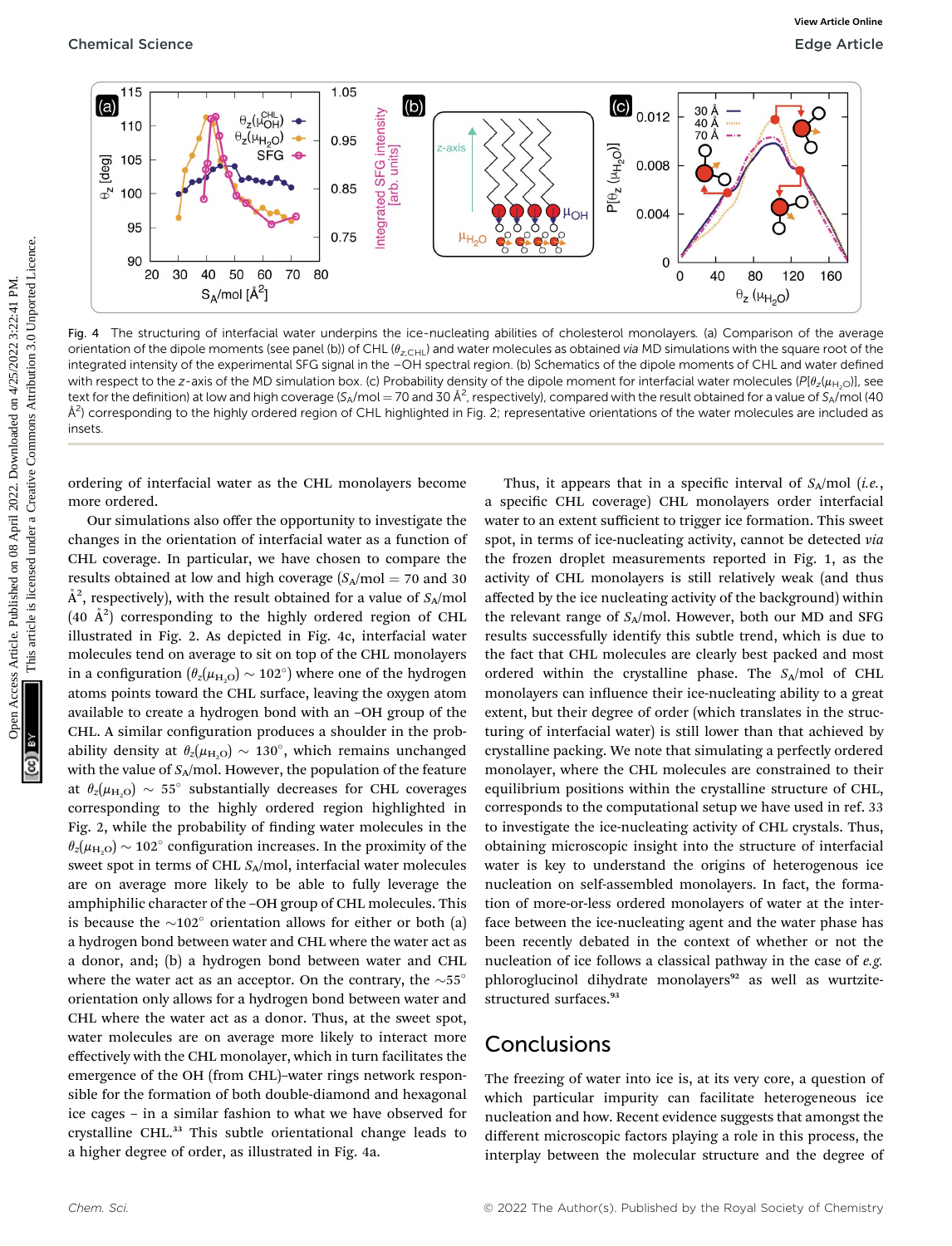order of an impurity might be the key.<sup>30-34</sup> However, it is not clear whether molecular structure outweighs order – or the other way around, chiefly because disentangling the two is a very challenging task for both experiments and simulations.

In this work, we have been able to tackle this open question by monitoring and rationalising the ice-nucleating ability of the same compound, cholesterol (CHL), from crystals to selfassembled monolayers with varying degrees of order.

We have found that CHL crystals outperform any selfassembled CHL monolayer we have investigated in terms of ice-nucleating ability. In addition, our results demonstrate that the more ordered these monolayers are, the better they can facilitate the formation of ice. In fact, we argue that an analysis of the pre-critical ice nuclei, as obtained by means of unbiased molecular dynamics simulations, can be used, in conjunction with experimental measurements such as SFG, to infer the actual ice-nucleating ability of a given material.

Crucially, conventional droplet freezing assays often struggle to identify useful trends when dealing with compounds with relatively weak ice-nucleating activity, such as CHL monolayers. One could argue that weakly active INA are of limited practical interest. However, identifying and understanding the changes in their ice-nucleating ability as a function of their structural properties is essential to uncover novel guidelines for the rational design of synthetic INAs.

In particular, by bringing together state of the art experimental and computational techniques, we have traced the origin of this ice-nucleating sweet spot to the molecular-level details of the CHL–water interface: less dense CHL monolayers are more disordered (especially if compared to the crystal phase) and less effective in modifying the ordering of interfacial water, which in turn enhances the ice-nucleating ability of the CHL substrate.

While this work focuses entirely on CHL, we expect our ndings to be directly applicable to similar systems: for instance, particles containing long-chain fatty acids are of great relevance to the formation of ice driven by sea spray aerosols,<sup>94</sup> and there are many examples of ice-nucleating impurities in the form of self-assembled monolayers of alcohols.<sup>95-97</sup> In addition, the formation of ice in biological matter, which is key in the context of cryopreservation, does involve the formation of ice on/through the lipid bilayers which form the building blocks of cells.<sup>98-101</sup> Control of ice nucleation very often improves the outcomes of cryopreservation procedures<sup>76,102</sup> and, critically, the origin of ice formation inside cells remains very poorly understood.<sup>103</sup> Improved understanding of the mechanism of heterogeneous ice nucleation by biological substances has the potential to both facilitate synthesis of new and effective biocompatible ice nucleators and shed light on the start of damaging intracellular ice formation.

Importantly, the observation that order plays an important role in heterogeneous ice nucleation, has a strong impact on the design and discovery of the next generation of ice-nucleating agents, many of which are bound to be biological in nature.1,15,104–<sup>106</sup> In fact, some of them harness already supramolecular structures with variable degrees of ordering (icenucleating proteins being an obvious example<sup>107-111</sup>) to

facilitate ice formation. At the moment, there is a strong emphasis on the molecular structure of these compounds as opposed to their topology: our results suggest that we might want to shift our attention toward the design of supramolecular assemblies as opposed to trying to discover the most effective functional groups that are supposed to trigger ice formation – often a trial-and-error process.

Indeed, while playing with molecular structure is relatively straightforward (for instance, there is a substantial body of work devoted to the selective mutation of ice-nucleating proteins), acting on supra-molecular topology and particularly the degree of order within it is a much more complex task, with similar compounds displaying entirely different solid-phase morphologies, not to mention the incredibly challenging characterisation of the ice-nucleating sites in the case of crystalline icenucleating agents. While the solution of the puzzle offered by heterogeneous ice nucleation might not be within our reach yet, this investigation provides an essential piece that we hope will foster future work aimed at, e.g., systematic studies of the icenucleating ability of supramolecular assemblies with a strong potential to be leveraged as effective ice-nucleating agents. Edge Article<br>
on order of an inquirity might he the key.<sup>33</sup> However, it is not complete so correlate and the complete source where the complete and the complete source of the complete and the complete and the complete and

## Data availability

Data for this paper are available at: [https://wrap.warwick.ac.uk/](https://wrap.warwick.ac.uk/164520/) [164520/](https://wrap.warwick.ac.uk/164520/).

## Author contributions

G. C. S. performed the molecular dynamics simulations. P. S. and E. H. G. B. performed the sum frequency generation spectroscopy measurements. A. T. B. performed the droplet freezing assays. All the authors contributed to the analysis and the interpretation of the results as well as to the writing of the manuscript.

## Conflicts of interest

There are no conflicts of interest to declare.

### Acknowledgements

This work was supported by the European Research Council (ERC) under the European Union's Seventh Framework Programme: grant agreement number 616121 (HeteroIce project [AM, GCS]). We are also grateful to the MaxWater initiative of the Max Planck Society for support. GCS acknowledges the use of the UCL Grace and Legion High Performance Computing Facilities, the use of Emerald, a GPU-accelerated High Performance Computer, made available by the Science & Engineering South Consortium operated in partnership with the STFC Rutherford-Appleton Laboratory and the use of ARCHER UK National Supercomputing Service (<http://www.archer.ac.uk>) through the Materials Chemistry Consortium via the EPSRC grant number EP/L000202. We gratefully acknowledge the support of Prof. Ulrich Pöschl. We are also grateful for the help of Nadine Bothen and Nina M. Kropf with the droplet freezing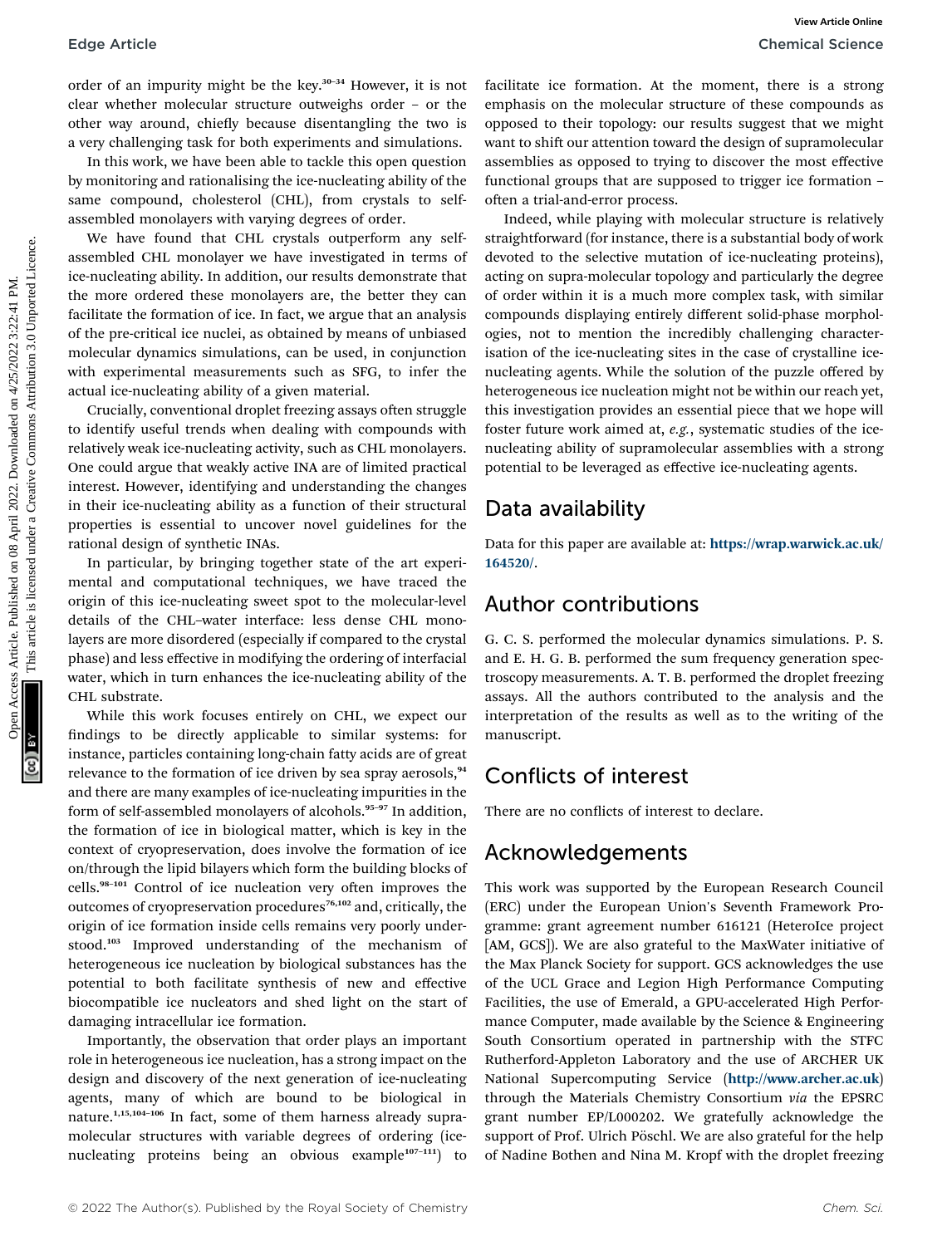assay experiments. TFW is grateful to the Leverhulme Trust for an Early Career Fellowship (ECF-2018-127).

## References

- 1 B. J. Murray, D. O'Sullivan, J. D. Atkinson and M. E. Webb, Ice Nucleation by Particles Immersed in Supercooled Cloud Droplets, Chem. Soc. Rev., 2012, 41, 6519–6554.
- 2 T. Bartels-Rausch, Chemistry: ten things we need to know about ice and snow, Nature, 2013, 494, 27–29.
- 3 B. Slater, A. Michaelides, C. G. Salzmann and U. Lohmann, A Blue-Sky Approach to Understanding Cloud Formation, Bull. Am. Meteorol. Soc., 2015, 97, 1797–1802.
- 4 I. Massie, C. Selden, H. Hodgson, B. Fuller, S. Gibbons and G. J. Morris, GMP Cryopreservation of Large Volumes of Cells for Regenerative Medicine: Active Control of the Freezing Process, Tissue Eng., Part C, 2014, 20, 693–702.
- 5 W. Asghar, R. E. Assal, H. Shafiee, R. M. Anchan and U. Demirci, Preserving human cells for regenerative, reproductive, and transfusion medicine, Biotechnol. J., 2014, 9, 895–903.
- 6 L. S. Neves, M. T. Rodrigues, R. L. Reis and M. E. Gomes, Current approaches and future perspectives on strategies for the development of personalized tissue engineering therapies, Expert Review of Precision Medicine and Drug Development, 2016, 1, 93–108. Chemical Science<br>
State Article are the state of the state of the state of the state are the state of the state of the state of the state of the state of the state of the state of the state of the state of the state of th
	- 7 H. Gurruchaga, L. Saenz del Burgo, R. M. Hernandez, G. Orive, C. Selden, B. Fuller, J. Ciriza and J. L. Pedraz, Advances in the slow freezing cryopreservation of microencapsulated cells, J. Controlled Release, 2018, 281, 119–138.
	- 8 G. C. Sosso, J. Chen, S. J. Cox, M. Fitzner, P. Pedevilla, A. Zen and A. Michaelides, Crystal Nucleation in Liquids: Open Questions and Future Challenges in Molecular Dynamics Simulations, Chem. Rev., 2016, 116, 7078–7116.
	- 9 T. F. Whale, M. Rosillo-Lopez, B. J. Murray and C. G. Salzmann, Ice Nucleation Properties of Oxidized Carbon Nanomaterials, J. Phys. Chem. Lett., 2015, 6, 3012–3016.
	- 10 A. Kiselev, F. Bachmann, P. Pedevilla, S. J. Cox, A. Michaelides, D. Gerthsen and T. Leisner, Active sites in heterogeneous ice nucleation—the example of K-rich feldspars, Science, 2017, 355, 367–371.
	- 11 A. D. Harrison, T. F. Whale, M. A. Carpenter, M. A. Holden, L. Neve, D. O'Sullivan, J. Vergara Temprado and B. J. Murray, Not all feldspars are equal: a survey of ice nucleating properties across the feldspar group of minerals, Atmos. Chem. Phys., 2016, 16, 10927–10940.
	- 12 M. A. Turner, F. Arellano and L. M. Kozloff, Three separate classes of bacterial ice nucleation structures, J. Bacteriol., 1990, 172, 2521–2526.
	- 13 D. Gurian-Sherman and S. E. Lindow, Bacterial ice nucleation: significance and molecular basis, FASEB J., 1993, 7, 1338–1343.
	- 14 B. G. Pummer, H. Bauer, J. Bernardi, S. Bleicher and H. Grothe, Suspendable macromolecules are responsible for ice nucleation activity of birch and conifer pollen, Atmos. Chem. Phys., 2012, 12, 2541–2550.
- 15 D. O'Sullivan, B. J. Murray, J. F. Ross, T. F. Whale, H. C. Price, J. D. Atkinson, N. S. Umo and M. E. Webb, The relevance of nanoscale biological fragments for ice nucleation in clouds, Sci. Rep., 2015, 5, 8082.
- 16 A. Hudait, N. Odendahl, Y. Qiu, F. Paesani and V. Molinero, Ice-Nucleating and Antifreeze Proteins Recognize Ice through a Diversity of Anchored Clathrate and Ice-Like Motifs, J. Am. Chem. Soc., 2018, 140, 4905–4912.
- 17 M. Fitzner, G. C. Sosso, S. J. Cox and A. Michaelides, The Many Faces of Heterogeneous Ice Nucleation: Interplay between Surface Morphology and Hydrophobicity, J. Am. Chem. Soc., 2015, 137, 13658–13669.
- 18 G. C. Sosso, G. A. Tribello, A. Zen, P. Pedevilla and A. Michaelides, Ice formation on kaolinite: insights from molecular dynamics simulations, J. Chem. Phys., 2016, 145, 211927.
- 19 G. C. Sosso, T. Li, D. Donadio, G. A. Tribello and A. Michaelides, Microscopic Mechanism and Kinetics of Ice Formation at Complex Interfaces: Zooming in on Kaolinite, J. Phys. Chem. Lett., 2016, 7, 2350–2355.
- 20 S. A. Zielke, A. K. Bertram and G. N. Patey, Simulations of Ice Nucleation by Kaolinite (001) with Rigid and Flexible Surfaces, J. Phys. Chem. B, 2016, 120, 1726–1734.
- 21 X.-X. Zhang, M. Chen and M. Fu, Impact of surface nanostructure on ice nucleation, J. Chem. Phys., 2014, 141, 124709.
- 22 Y. Bi, R. Cabriolu and T. Li, Heterogeneous Ice Nucleation Controlled by the Coupling of Surface Crystallinity and Surface Hydrophilicity, J. Phys. Chem. C, 2016, 120, 1507– 1514.
- 23 A. Reinhardt and J. P. K. Doye, Effects of surface interactions on heterogeneous ice nucleation for a monatomic water model, J. Chem. Phys., 2014, 141, 084501.
- 24 G. Fraux and J. P. K. Doye, Note: heterogeneous ice nucleation on silver-iodide-like surfaces, J. Chem. Phys., 2014, 141, 216101.
- 25 P. Pedevilla, M. Fitzner and A. Michaelides, What makes a good descriptor for heterogeneous ice nucleation on OH-patterned surfaces, Phys. Rev. B, 2017, 96, 115441.
- 26 L. Lupi, R. Hanscam, Y. Qiu and V. Molinero, Reaction Coordinate for Ice Crystallization on a Soft Surface, J. Phys. Chem. Lett., 2017, 8, 4201–4205.
- 27 Y. Bi, B. Cao and T. Li, Enhanced heterogeneous ice nucleation by special surface geometry, Nat. Commun., 2017, 8, 15372.
- 28 Y. Qiu, A. Hudait and V. Molinero, How Size and Aggregation of Ice-Binding Proteins Control Their Ice Nucleation Efficiency, J. Am. Chem. Soc., 2019, 141, 7439– 7452.
- 29 M. H. Factorovich, P. M. Naullage and V. Molinero, Can clathrates heterogeneously nucleate ice?, J. Chem. Phys., 2019, 151, 114707.
- 30 Y. Diao, A. S. Myerson, T. A. Hatton and B. L. Trout, Surface Design for Controlled Crystallization: The Role of Surface Chemistry and Nanoscale Pores in Heterogeneous Nucleation, Langmuir, 2011, 27, 5324–5334.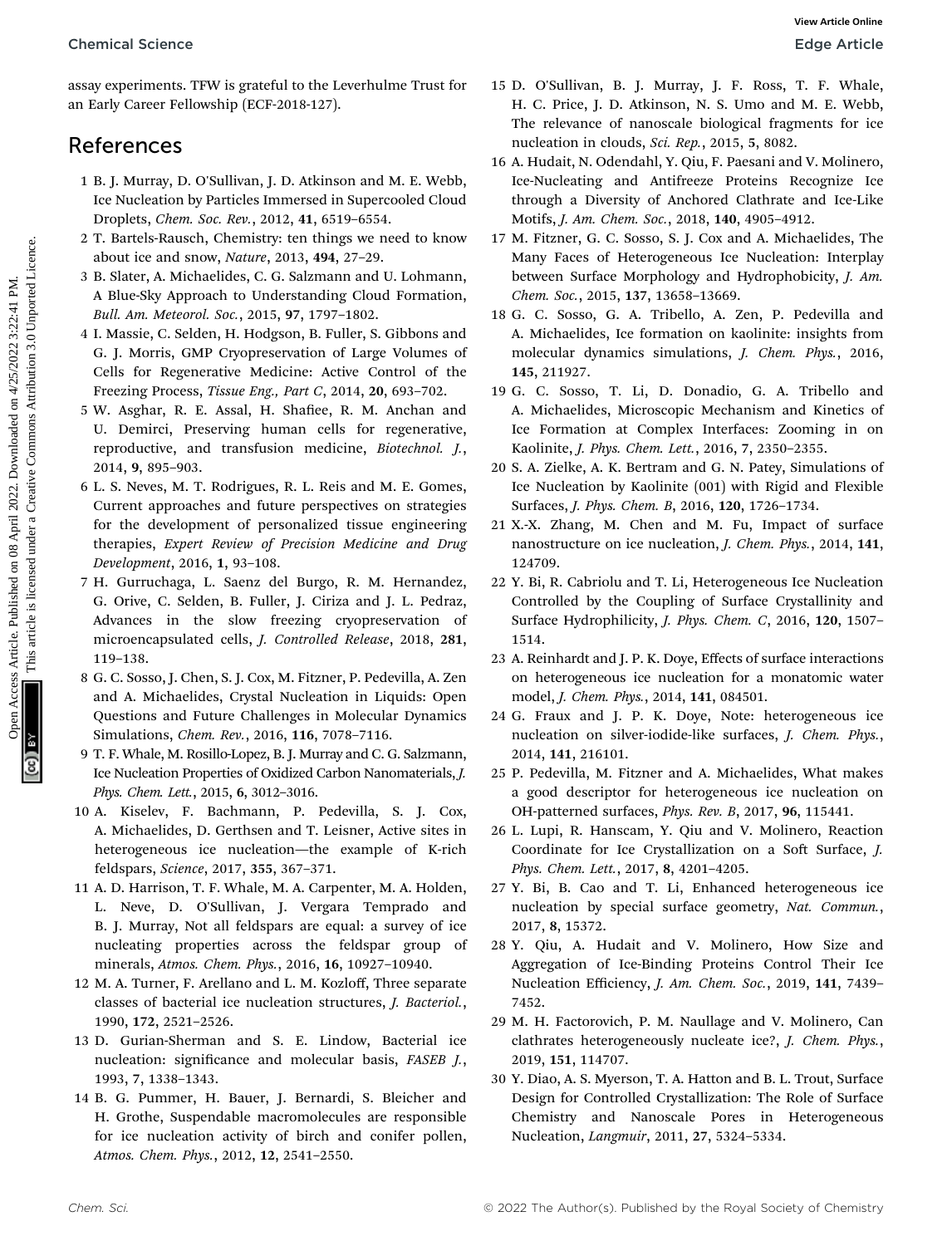- 31 J. L. Holbrough, J. M. Campbell, F. C. Meldrum and H. K. Christenson, Topographical Control of Crystal Nucleation, Cryst. Growth Des., 2012, 12, 750–755.
- 32 J. M. Campbell, F. C. Meldrum and H. K. Christenson, Observing the formation of ice and organic crystals in active sites, Proc. Natl. Acad. Sci. U. S. A., 2017, 114, 810–815.
- 33 G. C. Sosso, T. F. Whale, M. A. Holden, P. Pedevilla, B. J. Murray and A. Michaelides, Unravelling the origins of ice nucleation on organic crystals, Chem. Sci., 2018, 9, 8077–8088.
- 34 M. A. Holden, T. F. Whale, M. D. Tarn, D. O'Sullivan, R. D. Walshaw, B. J. Murray, F. C. Meldrum and H. K. Christenson, High-speed imaging of ice nucleation in water proves the existence of active sites, Sci. Adv., 2019, 5, eaav4316.
- 35 B. M. Craven, Crystal structure of cholesterol monohydrate, Nature, 1976, 260, 727–729.
- 36 L. Zhang, C. Hao, G. Xu and R. Sun, Effects of Concentration and Surface Pressure on MBP Interaction with Cholesterol in Langmuir Films, 2017, [https://www.hindawi.com/journals/](https://www.hindawi.com/journals/scanning/2017/1542156/) [scanning/2017/1542156/](https://www.hindawi.com/journals/scanning/2017/1542156/).
- 37 K. Przykaza, K. Woźniak, M. Jurak, A. E. Wiącek and R. Mroczka, Properties of the Langmuir and Langmuir Blodgett monolayers of cholesterol-cyclosporine A on water and polymer support, Adsorption, 2019, 25, 923–936.
- 38 R. B. Head, Steroids as Ice Nucleators, Nature, 1961, 191, 1058–1059.
- 39 N. Fukuta and B. J. Mason, Epitaxial growth of ice on organic crystals, J. Phys. Chem. Solids, 1963, 24, 715–718.
- 40 A. T. Kunert, M. Lamneck, F. Helleis, U. Pöschl, M. L. Pöhlker and J. Fröhlich-Nowoisky, Twin-plate ice nucleation assay (TINA) with infrared detection for highthroughput droplet freezing experiments with biological ice nuclei in laboratory and field samples, Atmos. Meas. Tech., 2018, 11, 6327–6337. Edge Article Chemetra M. Complexity F. C. Meldum and 47 F. Sajadi and C. Roset with Merican Schemetra Chemetra Chemetra Complexity (1992) (2022) 11. Commons, tropogalized under a policies are a common and the form of Crys
	- 41 G. Vali, Revisiting the differential freezing nucleus spectra derived from drop-freezing experiments: methods of calculation, applications, and confidence limits, Atmos. Meas. Tech., 2019, 12, 1219–1231.
	- 42 P. Bjelkmar, P. Larsson, M. A. Cuendet, B. Hess and E. Lindahl, Implementation of the CHARMM Force Field in GROMACS: Analysis of Protein Stability Effects from Correction Maps, Virtual Interaction Sites, and Water Models, J. Chem. Theory Comput., 2010, 6, 459–466.
	- 43 J. B. Lim, B. Rogaski and J. B. Klauda, Update of the Cholesterol Force Field Parameters in CHARMM, J. Phys. Chem. B, 2012, 116, 203–210.
	- 44 J. L. F. Abascal, E. Sanz, R. G. Fernández and C. Vega, A potential model for the study of ices and amorphous water: TIP4P/Ice, J. Chem. Phys., 2005, 122, 234511.
	- 45 D. R. Nutt and J. C. Smith, Molecular Dynamics Simulations of Proteins: Can the Explicit Water Model Be Varied?, J. Chem. Theory Comput., 2007, 3, 1550–1560.
	- 46 H. Lee, Structures, dynamics, and hydrogen-bond interactions of antifreeze proteins in TIP4P/Ice water and their dependence on force fields, PLoS One, 2018, 13, e0198887.
- 47 F. Sajadi and C. Rowley, The CHARMM36 Force Field for Lipids Can Be Used with More Accurate Water Models, figshare, 2018.
- 48 D. Van Der Spoel, E. Lindahl, B. Hess, G. Groenhof, A. E. Mark and H. J. C. Berendsen, GROMACS: fast, flexible, and free, *J. Comput. Chem.*, 2005, 26, 1701-1718.
- 49 R. M. Venable, A. Skibinsky and R. W. Pastor, Constant surface tension molecular dynamics simulations of lipid bilayers with trehalose, Mol. Simul., 2006, 32, 849–855.
- 50 A Leap-Frog Algorithm for Stochastic Dynamics: Molecular Simulation, vol. 1, no. 3, [https://www.tandfonline.com/doi/](https://www.tandfonline.com/doi/abs/10.1080/08927028808080941) [abs/10.1080/08927028808080941](https://www.tandfonline.com/doi/abs/10.1080/08927028808080941).
- 51 G. Bussi, D. Donadio and M. Parrinello, Canonical Sampling through Velocity Rescaling, J. Chem. Phys., 2007, 126, 014101.
- 52 H. J. C. Berendsen, J. P. M. Postma, W. F. van Gunsteren, A. DiNola and J. R. Haak, Molecular dynamics with coupling to an external bath, J. Chem. Phys., 1984, 81, 3684–3690.
- 53 B. Hess, H. Bekker, H. J. C. Berendsen and J. G. E. M. Fraaije, LINCS: A Linear Constraint Solver for Molecular Simulations, J. Comput. Chem., 1997, 18, 1463– 1472.
- 54 S. Miyamoto and P. A. Kollman, Settle: An Analytical Version of the SHAKE and RATTLE Algorithm for Rigid Water Models, J. Comput. Chem., 1992, 13, 952–962.
- 55 D. Bostick and M. L. Berkowitz, The Implementation of Slab Geometry for Membrane-Channel Molecular Dynamics Simulations, Biophys. J., 2003, 85, 97–107.
- 56 S. Hussain and A. Haji-Akbari, How to quantify and avoid finite size effects in computational studies of crystal nucleation: the case of heterogeneous ice nucleation, J. Chem. Phys., 2021, 154, 014108.
- 57 M. Patra, M. Karttunen, M. T. Hyvönen, E. Falck, P. Lindqvist and I. Vattulainen, Molecular Dynamics Simulations of Lipid Bilayers: Major Artifacts Due to Truncating Electrostatic Interactions, Biophys. J., 2003, 84, 3636–3645.
- 58 A. H. de Vries, I. Chandrasekhar, W. F. van Gunsteren and P. H. Hünenberger, Molecular Dynamics Simulations of Phospholipid Bilayers: Influence of Artificial Periodicity, System Size and Simulation Time, J. Phys. Chem. B, 2005, 109, 11643–11652.
- 59 A. A. Gurtovenko and I. Vattulainen, Calculation of the electrostatic potential of lipid bilayers from molecular dynamics simulations: methodological issues, J. Chem. Phys., 2009, 130, 215107.
- 60 I.-C. Yeh and A. Wallqvist, On the proper calculation of electrostatic interactions in solid-supported bilayer systems, J. Chem. Phys., 2011, 134, 055109.
- 61 C. Vega and E. de Miguel, Surface tension of the most popular models of water by using the test-area simulation method, J. Chem. Phys., 2007, 126, 154707.
- 62 R. García Fernández, J. L. F. Abascal and C. Vega, The melting point of ice Ih for common water models calculated from direct coexistence of the solid-liquid interface, J. Chem. Phys., 2006, 124, 144506.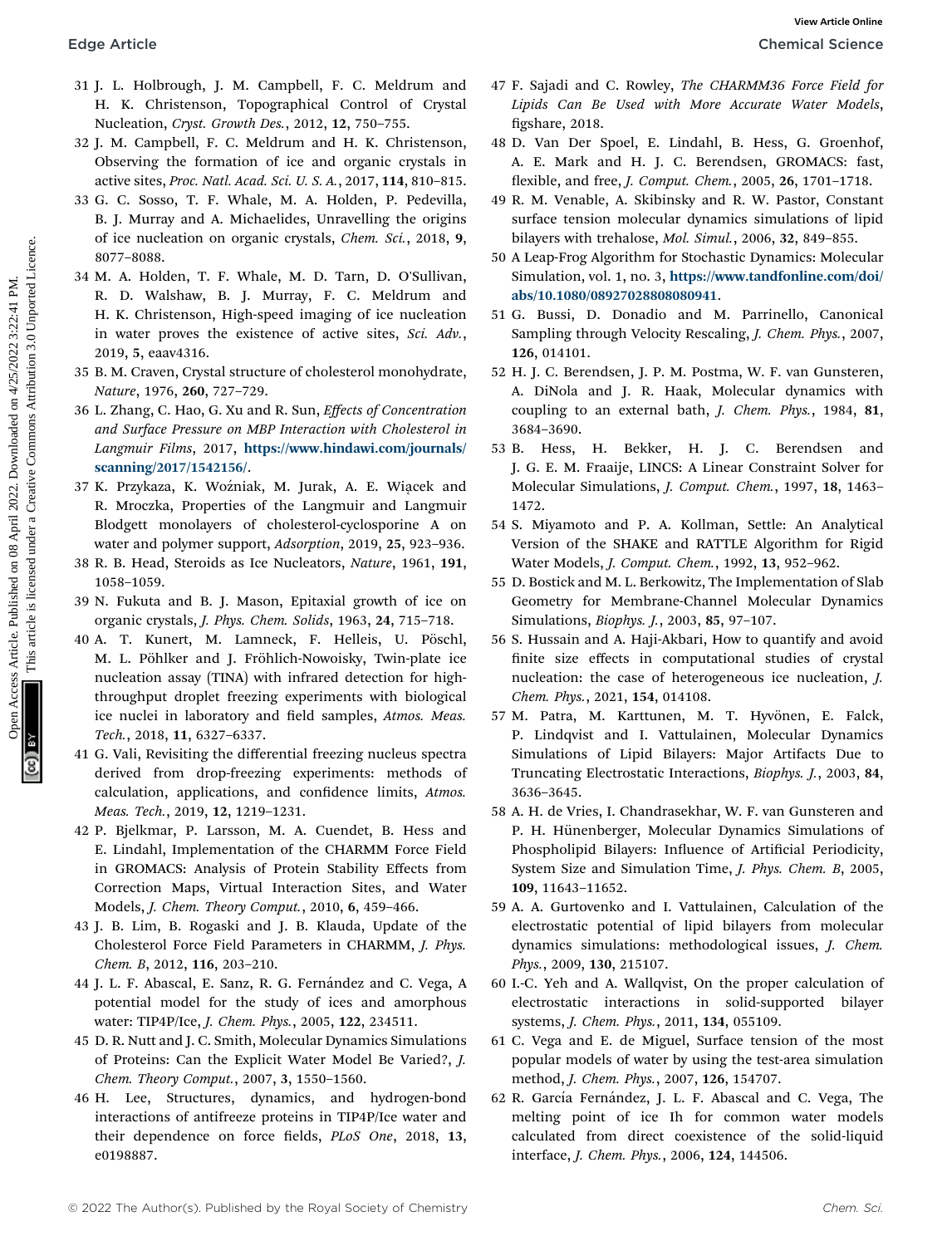- 63 Y. Wang, S. Teitel and C. Dellago, Melting of icosahedral gold nanoclusters from molecular dynamics simulations, J. Chem. Phys., 2005, 122, 214722.
- 64 P. J. Steinhardt, D. R. Nelson and M. Ronchetti, Bondorientational order in liquids and glasses, Phys. Rev. B: Condens. Matter Mater. Phys., 1983, 28, 784–805.
- 65 M. Bonomi, et al., Promoting transparency and reproducibility in enhanced molecular simulations, Nat. Methods, 2019, 16, 670–673.
- 66 G. A. Tribello, F. Giberti, G. C. Sosso, M. Salvalaglio and M. Parrinello, Analyzing and Driving Cluster Formation in Atomistic Simulations, J. Chem. Theory Comput., 2017, 13, 1317–1327.
- 67 PLUMED NEST, <https://www.plumed-nest.org/>.
- 68 E. H. G. Backus, D. Bonn, S. Cantin, S. Roke and M. Bonn, Laser-Heating-Induced Displacement of Surfactants on the Water Surface, J. Phys. Chem. B, 2012, 116, 2703–2712.
- 69 M. D. Tarn, S. N. F. Sikora, G. C. E. Porter, B. V. Wyld, M. Alayof, N. Reicher, A. D. Harrison, Y. Rudich, J.-u. Shim and B. J. Murray, On-chip analysis of atmospheric ice-nucleating particles in continuous flow, Lab Chip, 2020, 20, 2889–2910. Chemical Science<br>
for N. Wang, S. Teilar and C. Dellago, Melting, of inconduction the chemical on the R. A. 2003, 2022. Della Common Access Article is liquid and the street of the S. 2022. Are the street on the common and
	- 70 A. Welti, U. Lohmann and Z. A. Kanji, Ice nucleation properties of K-feldspar polymorphs and plagioclase feldspars, Atmos. Chem. Phys., 2019, 19, 10901–10918.
	- 71 R. S. Abendan and J. A. Swift, Surface Characterization of Cholesterol Monohydrate Single Crystals by Chemical Force Microscopy, Langmuir, 2002, 18, 4847–4853.
	- 72 T. F. Whale, M. A. Holden, A. N. Kulak, Y.-Y. Kim, F. C. Meldrum, H. K. Christenson and B. J. Murray, The role of phase separation and related topography in the exceptional ice-nucleating ability of alkali feldspars, Phys. Chem. Chem. Phys., 2017, 19, 31186–31193.
	- 73 M. A. Holden, J. M. Campbell, F. C. Meldrum, B. J. Murray and H. K. Christenson, Active sites for ice nucleation differ depending on nucleation mode, Proc. Natl. Acad. Sci. U. S. A., 2021, 118, e2022859118.
	- 74 H. Rapaport, I. Kuzmenko, S. Lafont, K. Kjaer, P. B. Howes, J. Als-Nielsen, M. Lahav and L. Leiserowitz, Cholesterol Monohydrate Nucleation in Ultrathin Films on Water, Biophys. J., 2001, 81, 2729–2736.
	- 75 M. Polen, T. Brubaker, J. Somers and R. C. Sullivan, Cleaning up our water: reducing interferences from nonhomogeneous freezing of "pure" water in droplet freezing assays of ice-nucleating particles, Atmos. Meas. Tech., 2018, 11, 5315–5334.
	- 76 M. I. Daily, T. F. Whale, R. Partanen, A. D. Harrison, P. Kilbride, S. Lamb, G. J. Morris, H. M. Picton and B. J. Murray, Cryopreservation of primary cultures of mammalian somatic cells in 96-well plates benefits from control of ice nucleation, Cryobiology, 2020, 93, 62–69.
	- 77 T. Del Castillo-Santaella, J. Maldonado-Valderrama, J. Faraudo and A. Martín-Molina, Specific Ion Effects in Cholesterol Monolayers, Materials, 2016, 9, 340.
	- 78 R. D. Cadena-Nava, J. M. Martin-Mirones, E. A. Vazquez-Martınez, J. A. Roca and J. Ruiz-Garcıa, Direct

observations of phase changes in Langmuir films of cholesterol, Rev. Mex. Fis., 2006, 52, 32–40.

- 79 S. Z. Can, C. F. Chang and R. A. Walker, Spontaneous formation of DPPC monolayers at aqueous/vapor interfaces and the impact of charged surfactants, Biochim. Biophys. Acta, Biomembr., 2008, 1778, 2368–2377.
- 80 L. Qi, J. Fresnais, P. Muller, O. Theodoly, J.-F. Berret and J.-P. Chapel, Interfacial Activity of Phosphonate-PEG Functionalized Cerium Oxide Nanoparticles, Langmuir, 2012, 28, 11448–11456.
- 81 V. Ulaganathan, V. B. Fainerman, G. Gochev, E. V. Aksenenko, D. Z. Gunes, C. Gehin-Delval and R. Miller, Evidence of negative surface pressure induced by  $\beta$ -lactoglobulin and  $\beta$ -casein at water/air interface, Food Hydrocolloids, 2014, 34, 10–14.
- 82 S. Reuter, A. M. Hofmann, K. Busse, H. Frey and J. Kressler, Langmuir and Langmuir-Blodgett Films of Multifunctional, Amphiphilic Polyethers with Cholesterol Moieties, Langmuir, 2011, 27, 1978–1989.
- 83 L. Velarde and H.-F. Wang, Unified treatment and measurement of the spectral resolution and temporal effects in frequency-resolved sum-frequency generation vibrational spectroscopy (SFG-VS), Phys. Chem. Chem. Phys., 2013, 15, 19970–19984.
- 84 A. G. Lambert, P. B. Davies and D. J. Neivandt, Implementing the Theory of Sum Frequency Generation Vibrational Spectroscopy: A Tutorial Review, Appl. Spectrosc. Rev., 2007, 40, 103–145.
- 85 M. Fitzner, G. C. Sosso, F. Pietrucci, S. Pipolo and A. Michaelides, Pre-critical fluctuations and what they disclose about heterogeneous crystal nucleation, Nat. Commun., 2017, 8, 2257.
- 86 T. L. Malkin, B. J. Murray, C. G. Salzmann, V. Molinero, S. J. Pickering and T. F. Whale, Stacking Disorder in Ice I, Phys. Chem. Chem. Phys., 2014, 17, 60–76.
- 87 D. Quigley, Communication: thermodynamics of stacking disorder in ice nuclei, J. Chem. Phys., 2014, 141, 121101.
- 88 L. Lupi, A. Hudait, B. Peters, M. Grünwald, R. Gotchy Mullen, A. H. Nguyen and V. Molinero, Role of stacking disorder in ice nucleation, Nature, 2017, 551, 218–222.
- 89 A. Haji-Akbari and P. G. Debenedetti, Direct calculation of ice homogeneous nucleation rate for a molecular model of water, Proc. Natl. Acad. Sci. U. S. A., 2015, 112, 10582– 10588.
- 90 S. J. Roeters, T. W. Golbek, M. Bregnhøj, T. Drace, S. Alamdari, W. Roseboom, G. Kramer, T. Santl Temkiv, K. Finster, J. Pfaendtner, S. Woutersen, T. Boesen and T. Weidner, Ice-nucleating proteins are activated by low temperatures to control the structure of interfacial water, Nat. Commun., 2021, 12, 1183.
- 91 P. Pedevilla, S. J. Cox, B. Slater and A. Michaelides, Can Ice-Like Structures Form on Non-Ice-Like Substrates? The Example of the K-feldspar Microcline, J. Phys. Chem. C, 2016, 120, 6704–6713.
- 92 A. K. Metya and V. Molinero, Is Ice Nucleation by Organic Crystals Nonclassical? An Assessment of the Monolayer